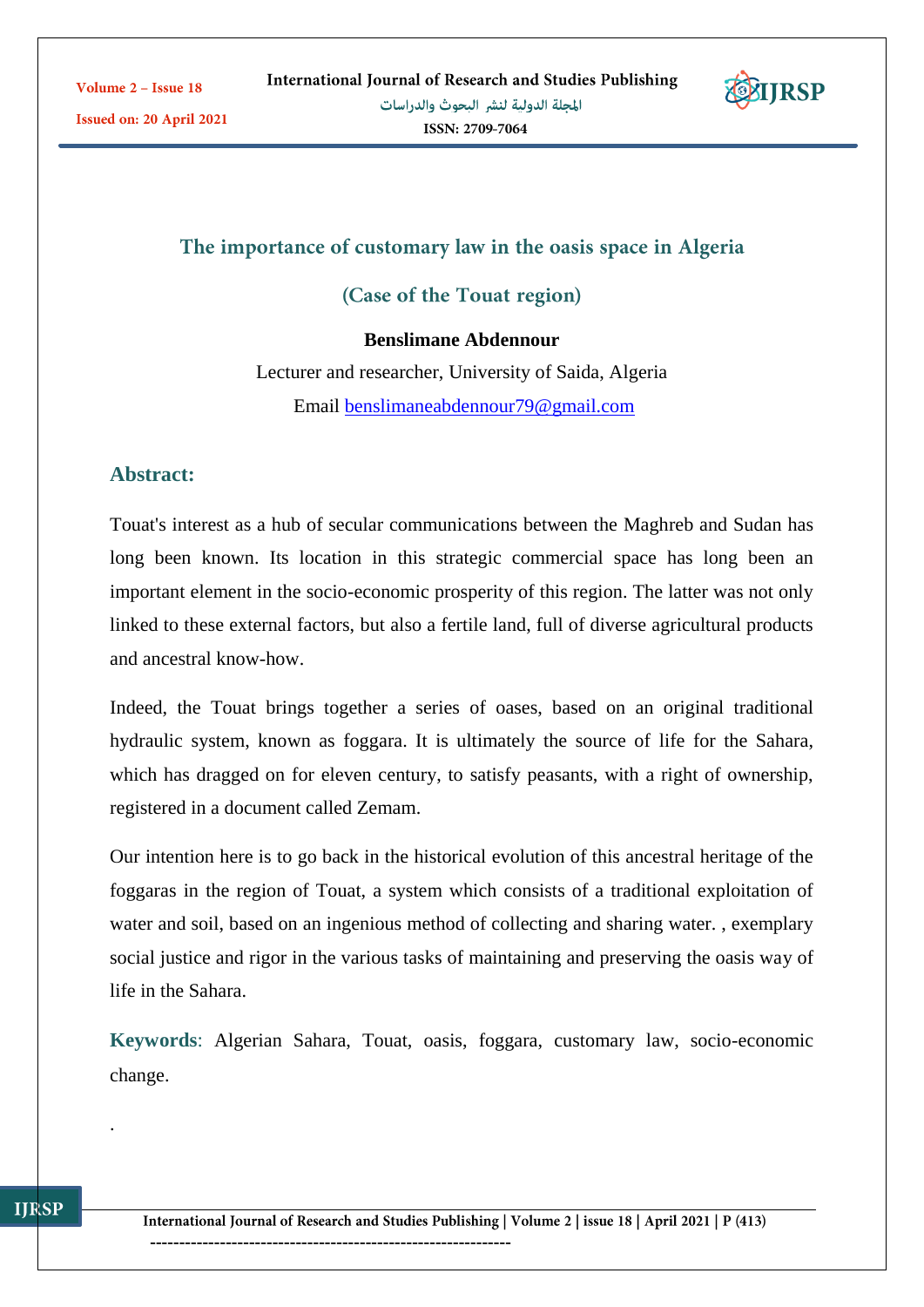

### **Introduction**

The Saharan oases are considered as a constellation of immutable green spots on this yellowish mineral immensity. They represent a haven of life, born mainly from the conjunction of the sun, man, water, palm, date and dromedary. The oases are totally anthropic spaces and represent intensive production systems of great complexity. The word oasis, of Egyptian origin meaning an inhabited place, was apparently used by the Greek historian Herodotus around 450 BC. JC.<sup>1</sup>

These oases are sometimes isolated, more or less moderate in size like the oasis of Ouargla, which alone has more than a million palm trees, sometimes grouped together like those of Oued Righ where 47 oases extend over 150 km with 1.7 million palm trees.<sup>2</sup>. To survive in a hostile environment, the populations of the oases have developed ingenious techniques, adapted to local conditions, but also social forms that closely match the former.

The mastery of the vital factor that is water required a collective effort to exploit spatial structuring and discipline. Water control is therefore a central pillar in this highly hierarchical collective organization, the expression of a general consensus in some cases, but of a balance of power in others.<sup>3</sup>.

The type of oasis depends on the nature and use of the water resource, the nature of the soil and its topography. Our research focused on the regions of Touat, which are part of the constituency of Adrar in southwestern Algeria. It is motivated by the establishment of new development perimeters, based on the exploitation of groundwater, accompanied by a speech on the decline of ancestral hydraulic systems that are the foggaras.

Despite the modern techniques that have invaded the oasis space in terms of hydraulics, the peasants of the area, the subject of our study,

**.** 

<sup>&</sup>lt;sup>1</sup>- Toutain.G: Situation of Oasis systems in warm regions, review of Mediterranean options, CIHEAM. Series A, n ° 11, p 7-12, 1988.

<sup>&</sup>lt;sup>2</sup>- iBid p 330.

 $3$ - Battesti.V: The conception of work and appreciation of the landscape in the Saharan Oasis, Conference at the natural museum of natural history, November 16, 1996, p 7.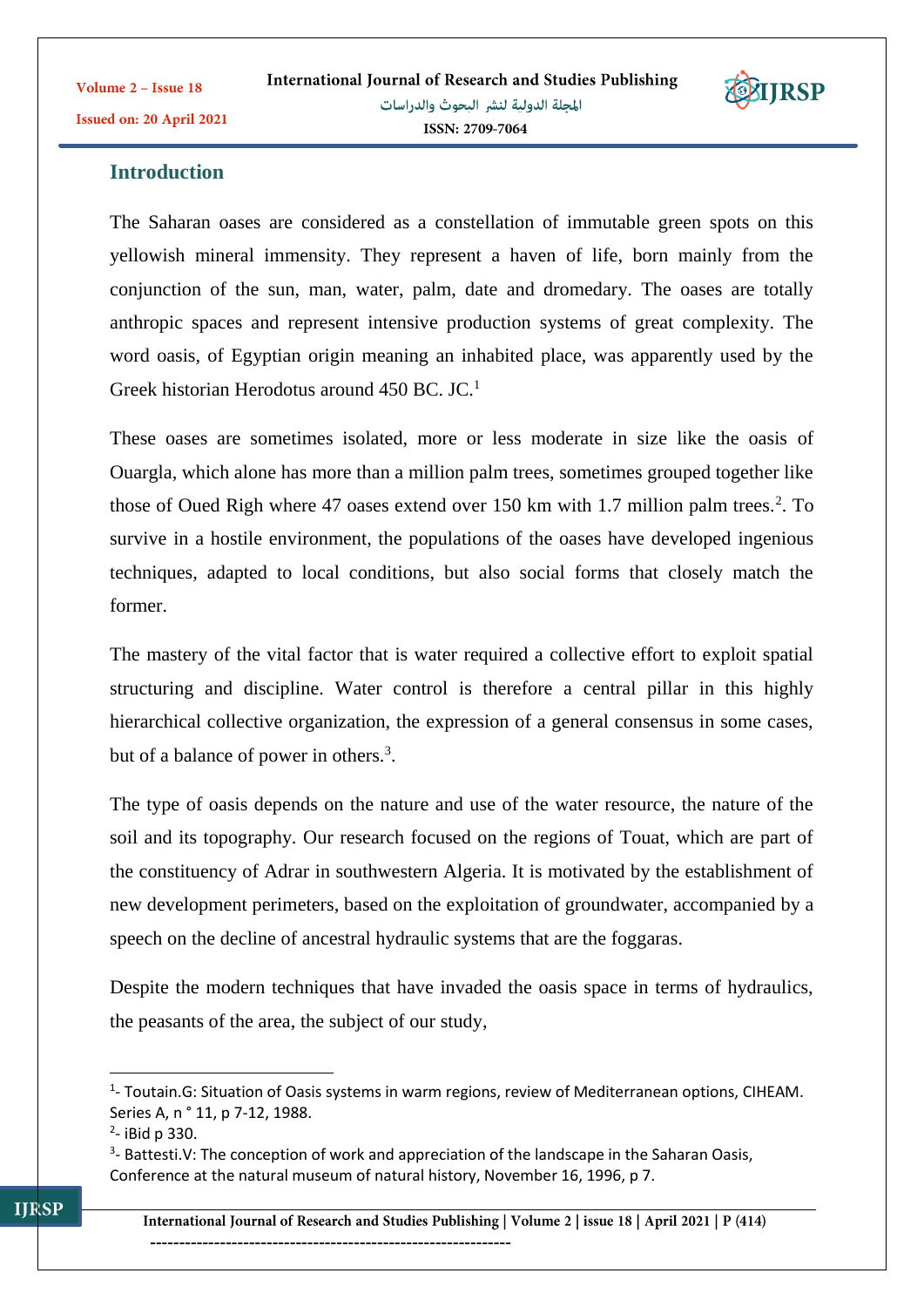

Still remain attached to their old traditional irrigation system.Water was characterized by a major place in the close and secular relationship between habitat (ksar) and palm grove and the modification of this balance by the introduction of unmatched volumes, both for agriculture and for urban consumption has put in difficulty this organization.

Thus, the problematic, centered on the cohabitation on the one hand on the old so-called foggara system and on the other hand the emergence of modern irrigation techniques by deep boreholes, equipped with pivots, totally foreign to the community know-how of the region.

The question that arises in this study consists of the secret of this traditional method of exploiting water that has invaded the Oases and its influence in the agricultural sector.

### **Context and characterization of the oasis space**

Covering nearly 436,000 km² of southwestern Algerian Sahara, the Touat stretches out to the confines of the Eastern Erg to the east, largely covers the Western Erg to the north and opens onto an immense reg to the south, the Tanezrouft (figure 1). Administratively, the Touat belongs to the wilaya<sup>4</sup>Adrar which has a population of 429,174 inhabitants.



Figure 1. Location of the study area, Touat region in the Algerian Sahara

1

Volume 2 - Issue 18

International Journal of Research and Studies Publishing | Volume 2 | issue 18 | April 2021 | P (415) --------------------------------------------------------------

<sup>4</sup> - (RGPH, 2008).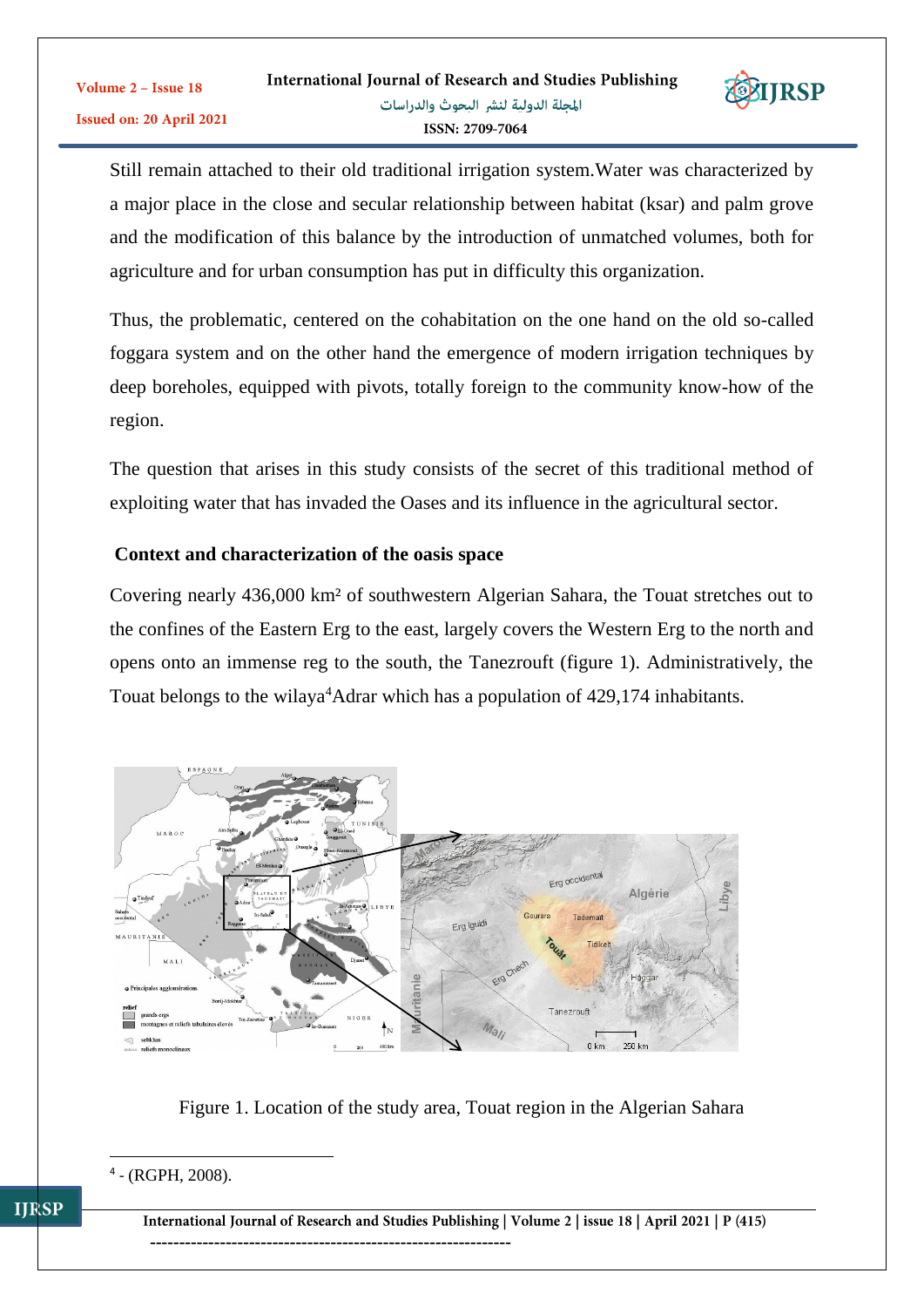

Marked by old trans-Saharan caravan routes that linked the Mediterranean to sub-Saharan Africa, the Touat and its multiple oasis strings played a role as a hub in trade and an area of refuge for exogenous populations.

It is more precisely in Tamentit (about twenty kilometers south of Adrar), that this qanat technique was first introduced by EL Malik EL Mansour in the 11th century.<sup>5</sup>. Known locally as foggara, it quickly spread to the rest of the Algerian oases (Touat - Gourara - Tidikelt), thanks to the fossil waters of the intercalary continental (albian) water table. There followed a remarkable dynamic of palm gardens and the sedentary habitat that accompany them. Thus, and taking into account the precise topographical and hydrogeological conditions which govern this Saharan region of Touat, an oasis way of life has emerged in these arid zones, by thechanneled deep and quality water, giving birth to fertile and viable spaces, called oases. The longevity of these living spaces is conditioned by the performance of the foggara and the regular maintenance of its various components (figure 2).



Figure 2. Different components of a foggara

Operated collectively, the foggara belongs to a group of co-owners who ensure the individual distribution of water.<sup>6</sup>. Wealthy families who are members of the condominium have more water than members of less fortunate families.

<sup>1</sup>  $<sup>5</sup>$ - El Faiz M. (2002): " the contribution of Arab mechanics to the evolution of medieval hydraulics "</sup> Revue '' La houle blanche '' n ° 4/5. pp. 89-93.

<sup>&</sup>lt;sup>6</sup> - Garnier. JC: Land rent and economic regulation in the Algerian Gourara, Tiers-Monde, Tome21, n ° 83 pp. 649-663, 1980.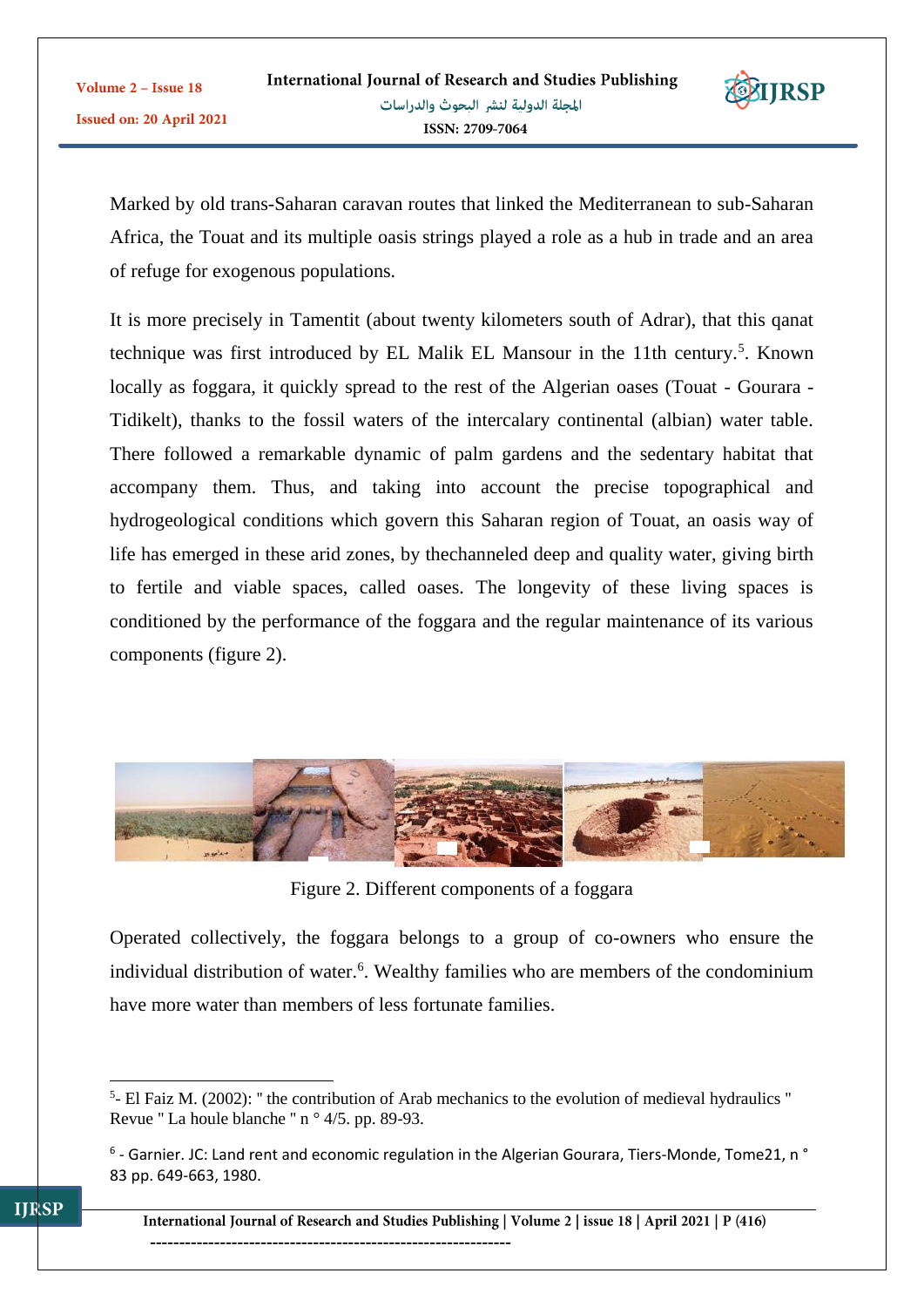| Volume $2 -$ Issue 18           | International Journal of Research and Studies Publishing | EXIJRSP |
|---------------------------------|----------------------------------------------------------|---------|
| <b>Issued on: 20 April 2021</b> | المجلة الدولية لنشر البحوث والدراسات                     |         |
|                                 | ISSN: 2709-7064                                          |         |

The water is distributed by a system of combs called "el qasria" which begins at the end of the underground gallery (figure 3).



Figure 3. Partition comb (el qasria)

At the legal level, the management of conflicts is ensured by a committee of wise men who has been entrusted with the drafting of a code of underground drainage galleries, comprising all the rules that govern the distribution and management of water from the foggara, locally called Zemam (figure 4).



**IJRSP** 

Figure 4. Zemam, the memory of the foggara

This code should put an end to conflicts between users. In addition, the notable populations of this region grant the foggaras a sacred character comparable to that of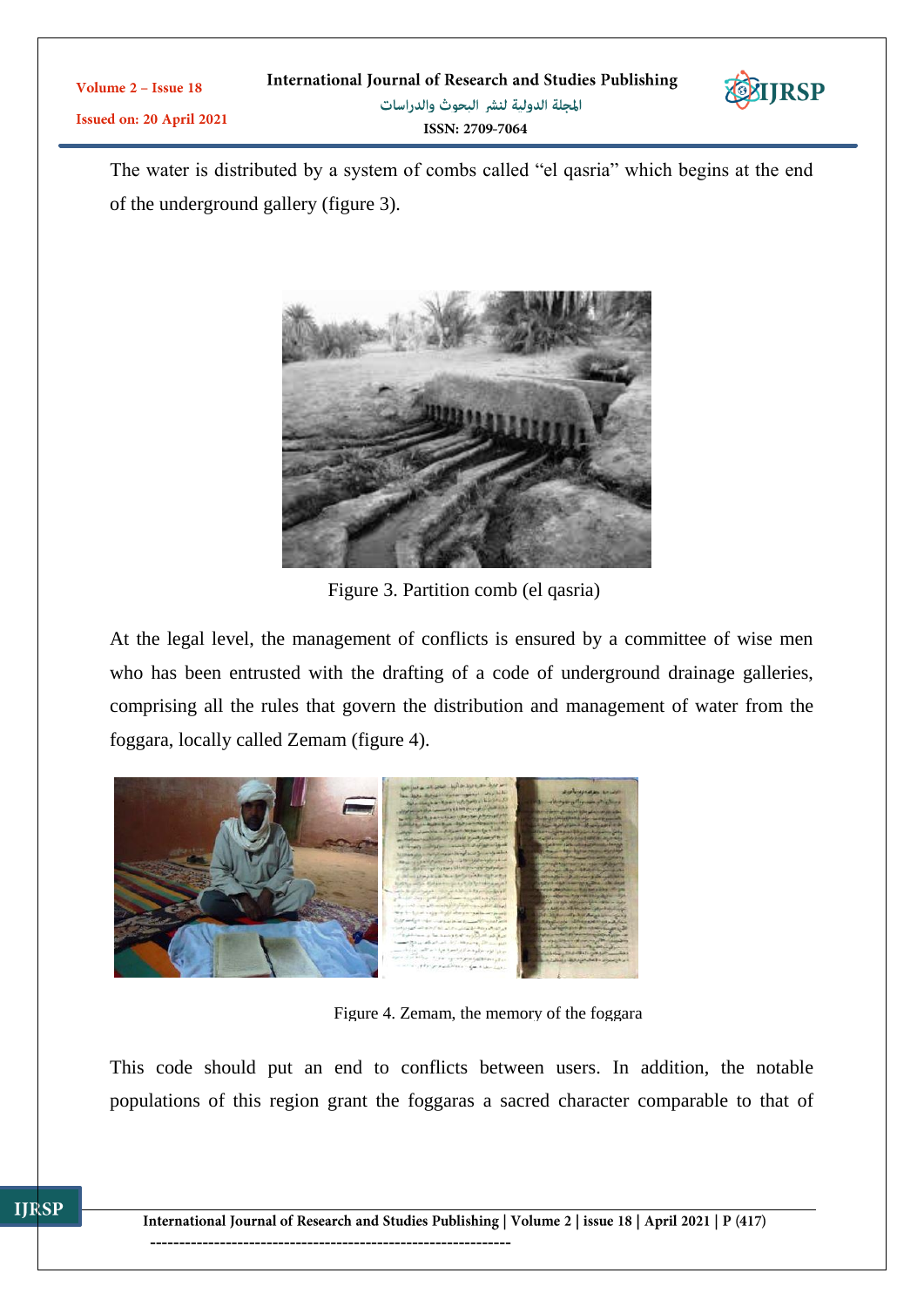

Koranic schools, zaouïas and mosques.<sup>7</sup>. In this, its destruction or desecration becomes an unforgivable crime.

However, the interference of modern water pumping technologies nowadays leads to the individualization of agricultural practices, whereas until now the collective dominated, especially in the oases in foggara of Touat, of which only collective action , could explain the existence.

Faced with this situation, the questioning of social systems and traditional agricultural management methods has resulted in increased difficulty in maintaining these galleries. In front of the lowering of water tables, the gardens were moved further downstream in order to allow a digging of the gallery capable of allowing it to pass again under the roof of the water table.

It appeared that the alternative of motor pumps provided a satisfactory technical solution, making it possible to supply low-flow foggaras, or in the process of disappearing, although spatial changes are still necessary in the location of the gardens (Bisson, 2003). .<sup>8</sup>

To this aspect of socio-spatial changes and a decreasing evolution of foggaras, 50% of which are unproductive due to the lowering of the hydrodynamic level of aquifers, is added the disproportionate urban expansion, linked to a demographic increase in these regions, leading to thus to a disorganization of this ancestral community system.

 $\overline{a}$ 

Volume 2 - Issue 18

<sup>&</sup>lt;sup>7</sup>- Moussaoui.A Space and sacred in the Sahara. Ksour and Oasis of South-West Algeria, Paris 1980, CNRS ed 2000, p291, 1980.

<sup>&</sup>lt;sup>8</sup> - Bisson.J: The Sahara: myths and realities of a coveted desert, paris, Harmattan, 2003.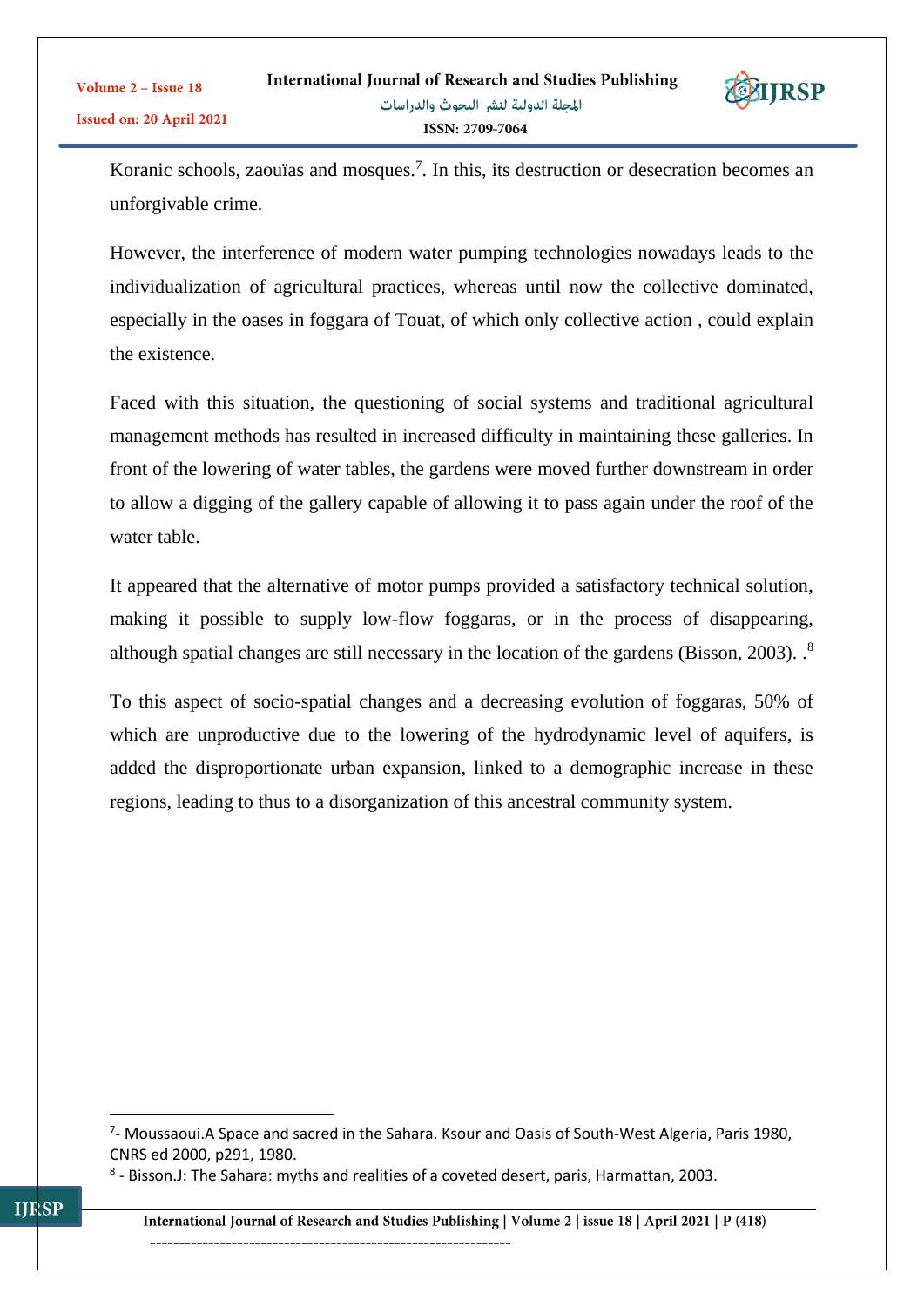

Figure 5. Organization and institutions of the foggaras

--------------------------------------------------------------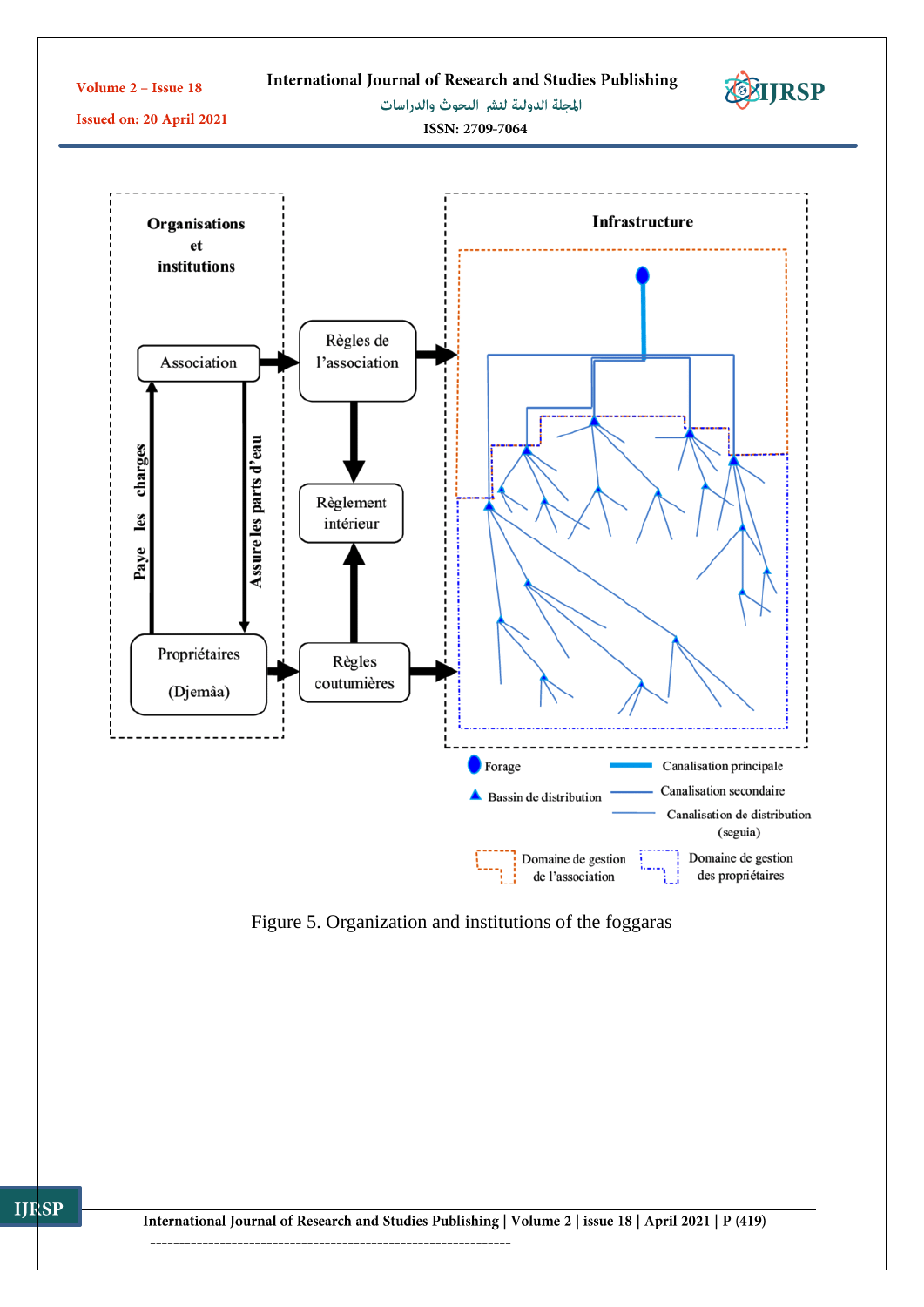**TIRSP** 

## **Discussion**

For five decades, the Algerian Sahara has been the subject of agricultural development programs aimed at ensuring the country's food security and improving the living conditions of the population. These multiple programs have generated a profound transformation of the oasis system, ranging from its social organization to its spatial configuration.<sup>9</sup>.

Today, the orientation which consists in multiplying the development programs through agricultural development perimeters in the Sahara continues to occupy an important place in the speeches and the public programs, and this in spite of the results on the plans. economic, social and environmental.<sup>10</sup>

The declining discourse on the foggaras results first of all from a modernist vision which condemns the foggaras in the name of productivity in the face of individualized development methods deemed to be more efficient.<sup>11</sup>This contribution, essentially based on local archives, aims to bring some elements to the understanding of the economies of Touat, a group of oases in southwest Algeria. It adopts a regional rather than a local point of view for a period ranging mainly from the end of the 19th to the 20th century, with however some older sources consulted.<sup>12</sup>

It starts from a simple observation: the establishment and maintenance of irrigation systems in a region which depends exclusively on underground water resources and on imported labor, require a long-term external investment and therefore in question the more classic image of oases as social and economic isolates.

<sup>1</sup> <sup>9</sup> - Bellal SA, Hadeid M: Access to underground water and transformations of the Oasis space: The case of Adrar, Cahier géographie du Québec 60 (169) 2016, p 29-56.

<sup>&</sup>lt;sup>10</sup> - Otman E, Kouzmine T: Spatialized assessment of agricultural development in the Algerian Sahara, Européan journal of Géography 632, 2013.

<sup>&</sup>lt;sup>11</sup>- Bisson. J: The foggaras of the Algerian Sahara decline or new, in Baaland D, Ed. Hidden waters, Geographical studies on underground drainage galleries, 1992, pp 7-26.

<sup>&</sup>lt;sup>12</sup>- Al Khawarizmi: Mafatih al Ulùm, ed. Cairo.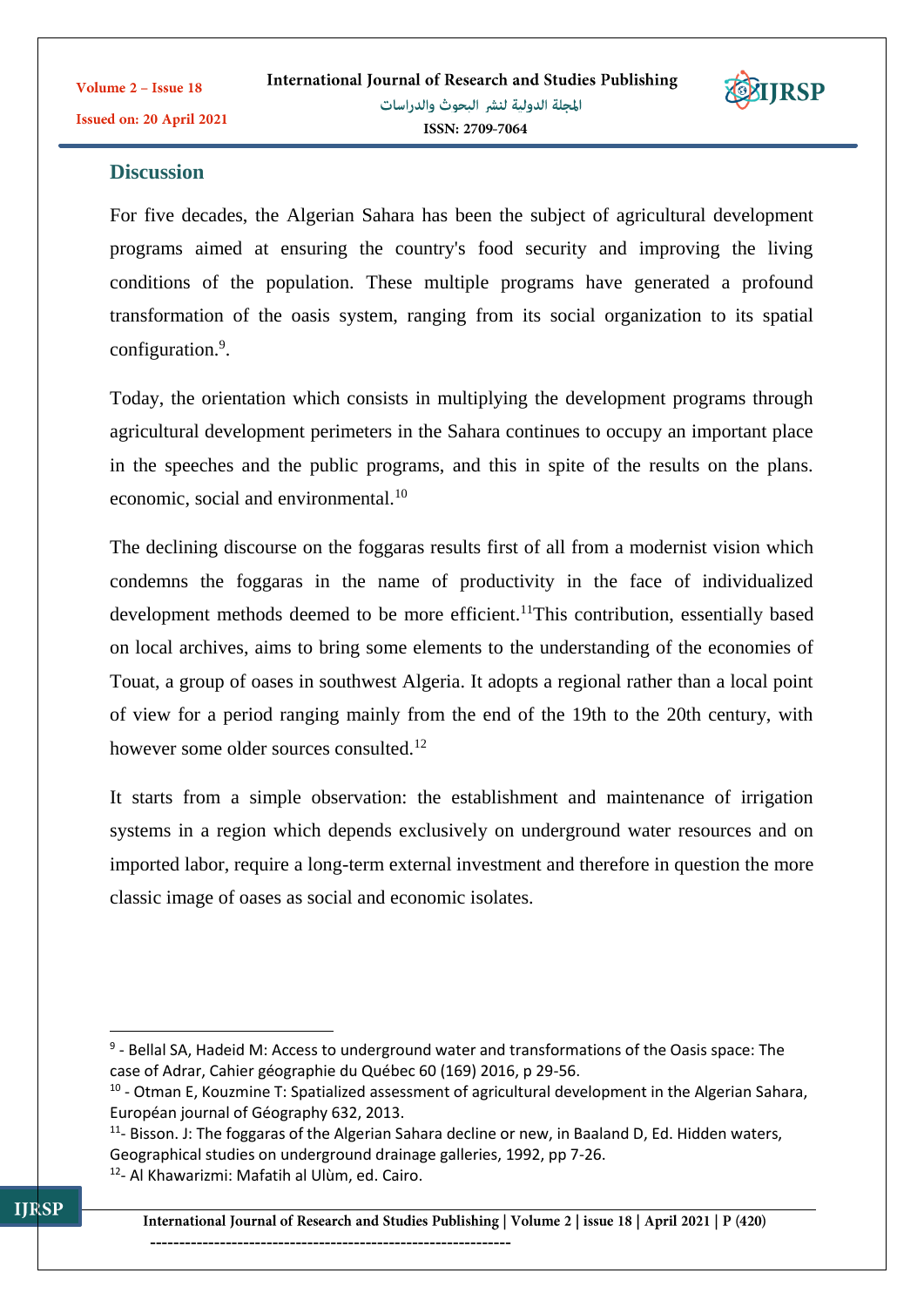

This dependence on the outside is reflected in the high degree of readability that characterizes the oasis economies: the penetration of monetary values in the depths of local valuation categories, the voluntary importation of Islamic law as a sign. belonging to a moral and spiritual world, the relative weakness of community mechanisms and the deep rootedness of credit relationships that linked all productive activity to financial networks that transcend them.

The agriculture of the oases in the region of Touat, a system which includes a technique of bringing water by foggara. We will try, through the historical evolution of the system in Touat, to analyze the socio-political consequences of this type of economic organization.

# **I - The historical evolution of the foggara**

The practice of foggara is attested in the Sahara from the 11th century, and corresponds to similar systems in Iran "Qanat", in Afghanistan "Khiras", in Morocco "Kattara"<sup>13</sup> and in Yemen "sahrig  $14$ . The fact that in the Touat eminent specialists<sup>15</sup> led to the conclusion that the foggara had been introduced into the Sahara by the Barmaka, from Iran, through the Arabs.

The Barmaka are supposed to be the descendants of the Barmecidies of Iran, the country of the Kanat.<sup>16</sup> As for Ibn Khaldoun<sup>17</sup>, he mentions the first foggara was carried out in Tamentit in the year 901. This system has multiplied through the majority of Algerian oases and has continued to this day.

As for its geographical extension, there are foggaras throughout the Sahara, in Ahagar for example. But their density in Touat, manifested by innumerable living or dead well heads, covering the desert like so many postulants, gave rise to the expression "Ardh mafgora" meaning "earth dug, disembowelled, impoverished".

1

Volume 2 - Issue 18

<sup>&</sup>lt;sup>13</sup> - Benbrahim.M: Les Khettaras du Tafilet (Morocco): past, present and future. In international Symposium 2-5 October, Wlaferdaige, Luxembourg, 2003.

<sup>&</sup>lt;sup>14</sup> - LO.A and Poitier.R: Les foggaras. Encyclopedie Mensuelle d'Outre Mer, vol 5, fasc.64, December 1955, pp 486-489.

<sup>&</sup>lt;sup>15</sup>- Martin, AGP: The Saharan Oases (Gourara, Touat, Tidikelt); Algerian printing; Algiers 1908.

<sup>&</sup>lt;sup>16</sup>- Cristini.A and Langlais: Le Qanat, an ancestral collection device, H2O, 46, pp 10-11, 2004.

<sup>&</sup>lt;sup>17</sup> - Ibn Khaldoun: Kitab El Iber, History of the Berbers, tv, 367.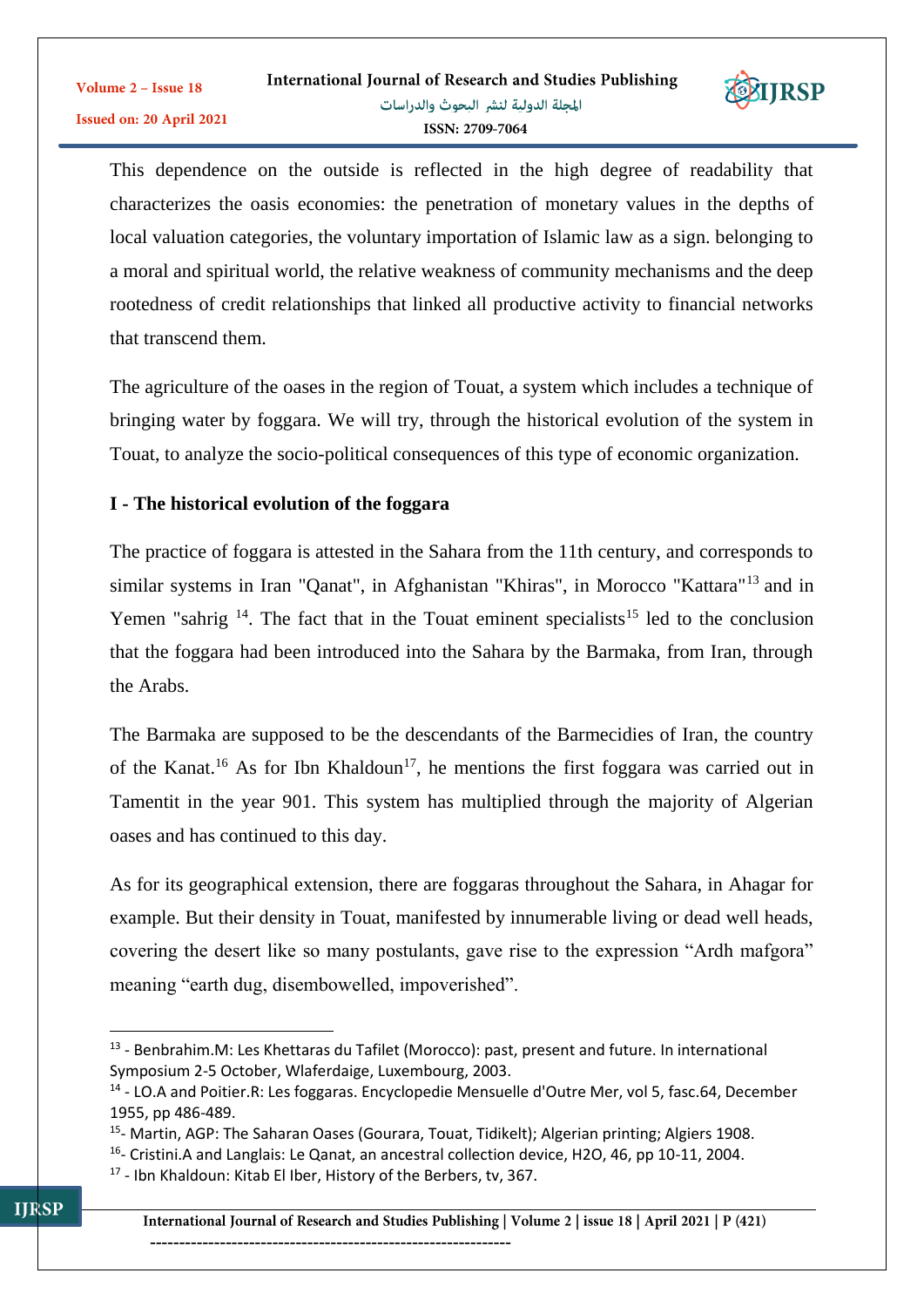

Around 1950, the total length of the foggara of Touat was estimated at around 2000 km, while the total population was at that time 40,000 inhabitants. In the past, it is almost certain, to see the remains of the dead foggara and of Ksour abandoned, that this density was much greater.

#### **II - The realization of a foggara**

From the original wells called "Ayn-el-foggara" or source of the foggara in the Touat, the course is calculated in the direction of the oasis to be irrigated. The depth of this first well is variable from 5 to 6 m up to about twenty meters. A second well is dug a few meters from the first, and their underground conjunction is operated along a line which is not always straight, that is to say, the worker who digs under the ground may lose direction.

The distance between the various wells is inversely proportional to the depth of the pipeline. On average, it can be evaluated at ten meters. As for the diameter of the underground pipe, it must allow at least the passage of a man.

The pipe, due to the slope, gets closer and closer to the surface and there comes a time when water appears on the surface: we then dig a kind of trench which is then covered, and which we call in the Touat "aghùsrù"

The last part of the journey is usually done in an open-pit pipe. It ends in a basin called "qasria", which is the reservoir from which the water is distributed between the various beneficiaries.

At the exit of this basin, there is a distributor, called "machta" (comb), formed of a long soft stone, in which have been made spacings proportional to the water shares; allowing a greater or lesser flow to pass.

Each spacing corresponds to a particular stream of water called "seguia" which carries the water in a determined portion of land, called "bustan" (garden).

Sometimes the part of the water from the first "qasria" must in turn be shared between several beneficiaries, for example the heirs of a man.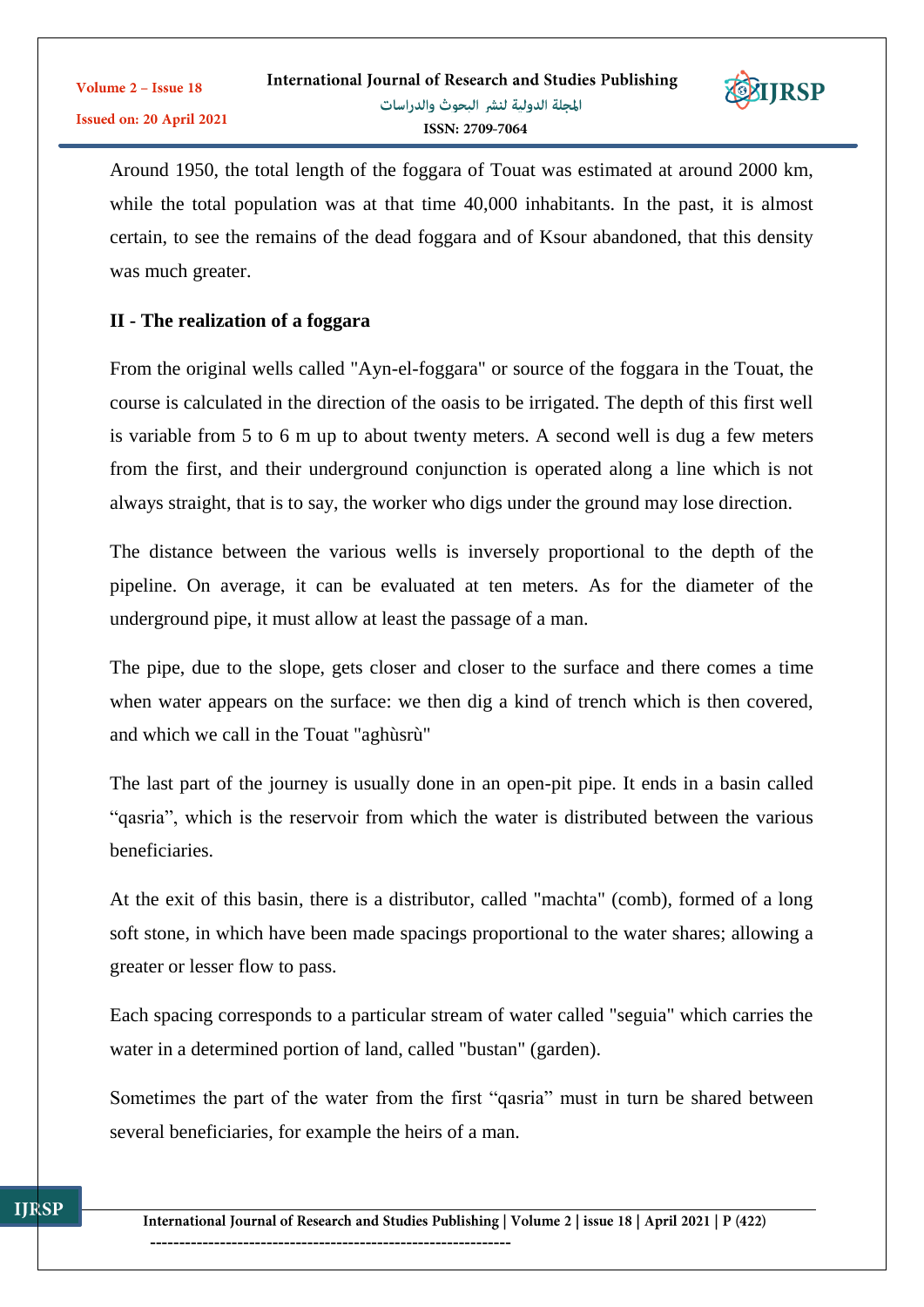

In this case, the water is brought to a second "qas'ri" and distributed by a "mechta". We sometimes find several successive "mechta" when following a stream.

When the water arrives in the garden, will be collected in an irrigation basin called "majen".

The bottom of the basin must remain higher than the height of the garden, so as to make possible the irrigation of this one by small channels. This shallow depth naturally facilitates evaporation and causes further loss of water, so these "mejen" take on the appearance of a drying tank.<sup>18</sup>

### **III - Soil technology**

Geographically, the oasis is considered as a vast area planted with palm trees, an outer belt is made of non-irrigated palm trees, called "el bùr". Inside this is the area irrigated by foggara water. Finally, in the heart of the palm grove, are the inhabitants: their groups are called "ksour".

The water arriving in the "majen" of a garden is therefore used for the irrigation of palm trees and gardens under the palm trees. The cultivated land is divided into small squares of variable dimensions called "gemmùn".

The main self-sufficiency crops practiced are those of cereals (wheat, barley), vegetable crops (beans, lentils) and since 1971, it has been noticed that the tomato crop has been intended for sale. In terms of soil management practices, apart from the practice of fallow, one finds in Touat a certain knowledge of the usefulness of natural fertilizers, and of the complementarity of crops.

The work of the land is considered socially inferior, it is traditionally reserved for a class of black descendants of slaves, known as "harratine".

The types of labor relations are two kinds, the worker can be:

1

<sup>&</sup>lt;sup>18</sup>- Flye Sainte-Marie: Trade and agriculture in Touat, Bulletin of sociology and archeology and geography of Oran, t XXIV, pp 345-394, 1904.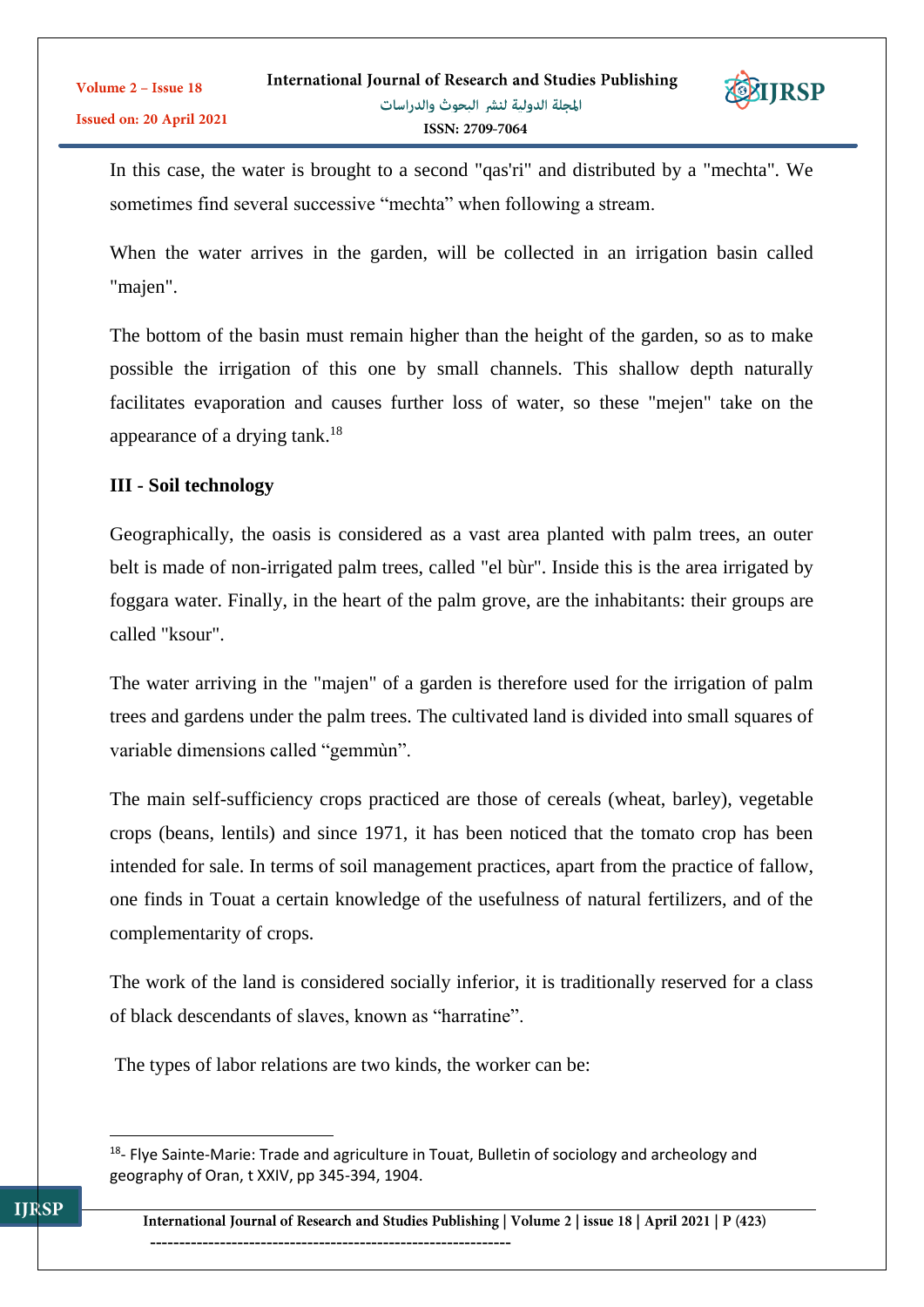

- A "khemmas": sharecropper, theoretically receiving 1/5 of the harvest.
- A "kherraz": tenant of water or land, for a fixed fee.

### **IV - Sharing method**

Sharing is automatically practicing the art of measurement: measurement of water, soil, product and calculation of equivalences, if it is a traditional economy that does not know or uses little this equivalent. universal currency. Then, we determine the rules attributing to each beneficiary the share which is due to him according to his contribution or his right.

### **The art of measurement**

In this passage, it should be noted that the Touati have long inherited the measurement methods relating to water and agricultural products.

### **A-1- The water measurement**

The unit of measurement for water is the "habba": it is the quantity of water that flows through a hole of a given size, for 24 hours. It is not a fixed unit, because the dimension of the hole varies according to the places; approximately between 3.5 and 4 liters per minute.

There is a multiple: 5 habba, and above all a series of submultiples, which reflects the importance attached to water. Compared to the "habba", they are:  $\frac{1}{2}$ , 1 / 3, 1 / 4, 1/6, 1/12, 1/24 (said qirat), 1/96 (called "dirham", 1/144 said "Kharouba", 1/576 says "qirat el qirat", or "mùzùna".

The different names are also used to refer to the same unit:

- "Habba" inspired by: seed, berry, gun caliber.
- "Majene" is the name of a pool in principle filled 24 hours.
- "S'baa" is the finger, "kherga" designates the hole.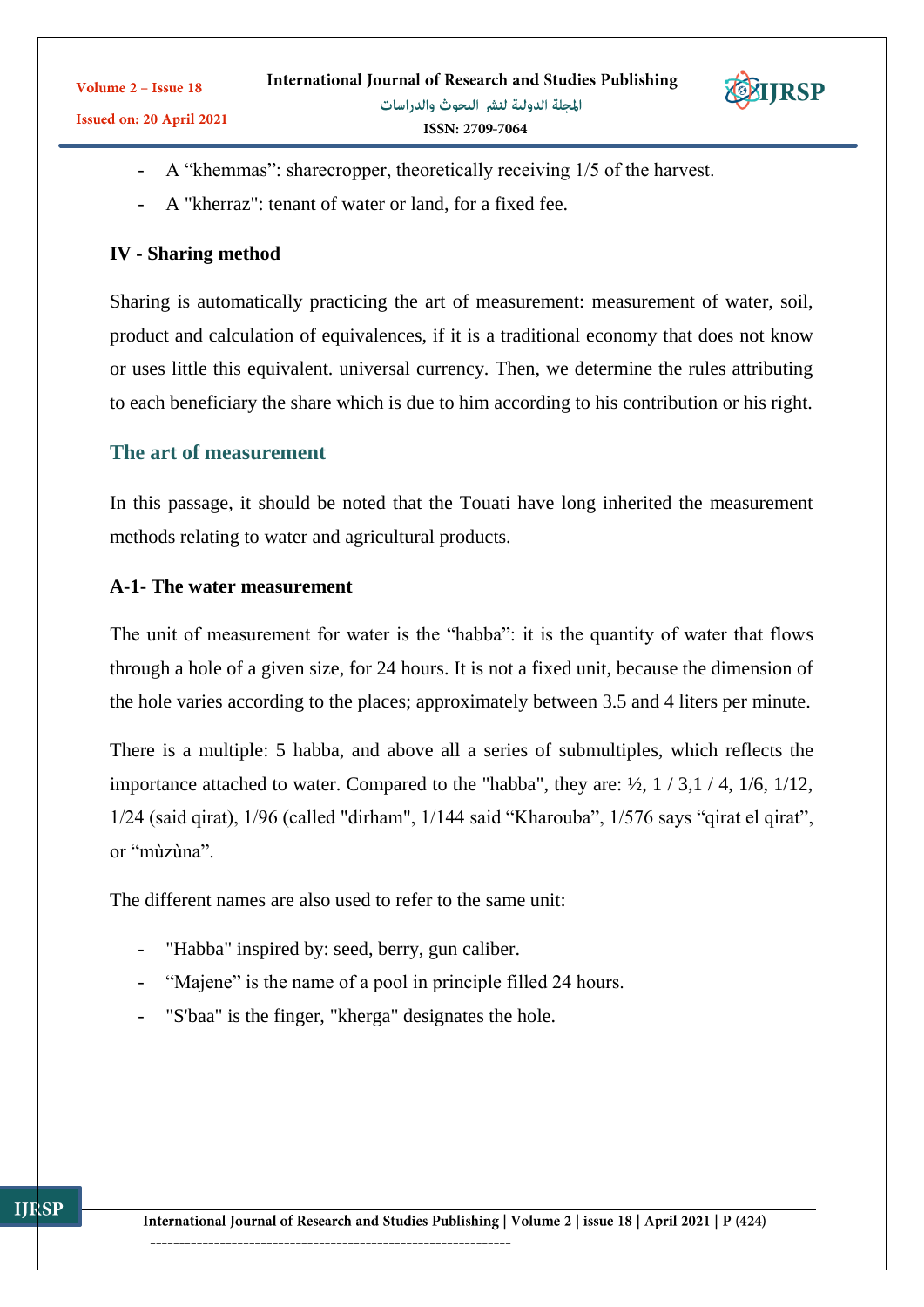

The origin of this type of measurement goes back, for the Touat to the census of water carried out by Caïd En-Nacer in 1670, on behalf of Sultân Moulay Rachid: he only introduced to Touat a process already known and practiced elsewhere. .<sup>19</sup>

In Touat, the measurement is made by means of a copper board<sup>20</sup>, pierced with holes corresponding to the habba and its subdivisions. The board called "hallafa" in the Touat is placed on the current of water until, by plugging or emerging from the holes, a new constant is obtained on the board, the water passes through the holes, under a height of determined water, accurately measuring the flow of the course. The man responsible for making the "hallafa" is called the "kiyal", in other words the measurer.

These are the ways in which the parcels are designated. Each garden is divided into "gemmùn": the dimensions of these vary according to the abundance of water.

### **A-2**- Product measurement:

These measures are also variable depending on the location, using all the same names:

- "Kamcha" (handful): about 300g of wheat is equivalent to "azgen".
- "Ges'a": large wooden dish equal to 12 azgen.

We note that the equivalence in weight varies according to the products (dates, wheat, sorghum, etc.). Regarding equivalences, it is possible to establish a correlation system between these three types of measurements: a certain quantity of water allowing to irrigate a certain area, and to produce a certain quantity (measured in capacity or in weight).

At this last stage, equivalence is established above all in wheat, so the rental of water is always evaluated in wheat and the payment of the "kiyal" was made in wheat or dates. In Touat, the quantity of wheat required for the rental of 1 habba varied between 6 and 15 kg.

 $\overline{a}$ 

<sup>&</sup>lt;sup>19</sup>- Hassani. I: Traditional methods of collecting groundwater in the Algerian Sahara, Rev.tech.Sci n ° 6, pp20-24, 1988.

<sup>&</sup>lt;sup>20</sup> - Said otherwise El kil al Asfer (the yellow measure).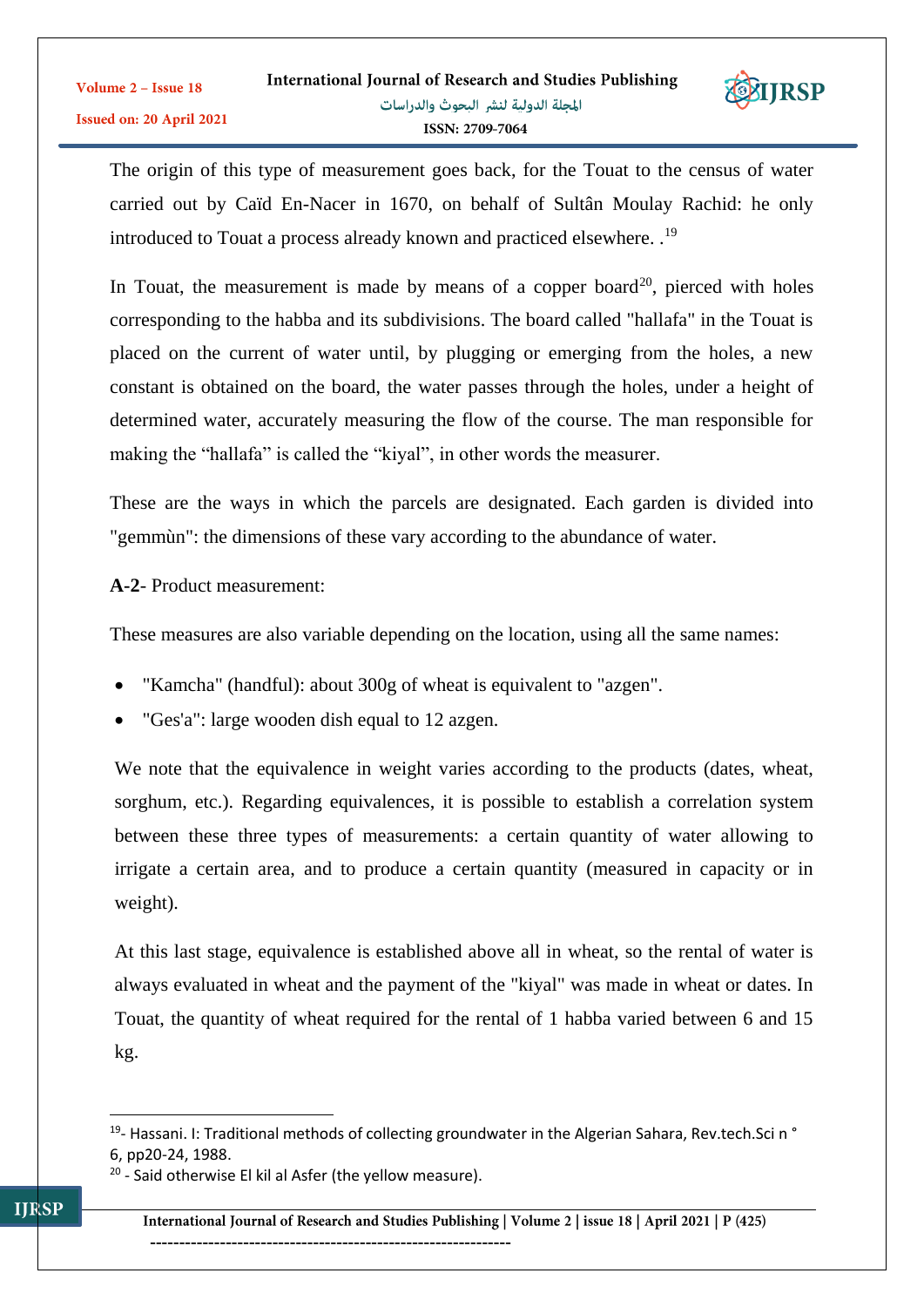# **B - The art of sharing**

Most of the sharing concerns water: initial investment determining the respective shares, association for maintenance or development, water rental. Another aspect of sharing concerns the distribution of products, when there is a work association.

### **B-1- The initial association**:

When several people joined together to dig a foggara, the contributions of each were evaluated in work shares, practically it was the number of workers that each made available to the work undertaken. From there is the determination of a first distribution of the shares, for example: We take three associated men A- B and C providing respectively 2 and 3 workers, we find that "A" has the right of 1/5 of water, "B" has the right to half and "C" to the right to 3/10. It should be noted that this distribution requires the appearance of an initial "machta" distributor.

These three currents starting from the "qasri" are then subdivided by secondary distributors between heirs of A, B and C. It is therefore at this level, secondary distributors that we should be able to read a family tree; the initial distributor can only appear in this tree if the initial association was made by parents in joint venture during their lifetime and if the water shares were subsequently distributed according to the laws of succession and not by according to the initial contributions in labor.

At the end of the different distributions, the number of rights holders receiving a share of water can be considerable: in Touat, we cite the case of foggara with up to 700 owners. For each foggara is established a register called "register of the foggara" in other words "zmam" on which appear the names of the beneficiaries, and the share of water that goes to them.

### **B-2- The association for the extension**

The associates of a foggara can agree to dig new wells, in this case each one contributes to the functions of his parts;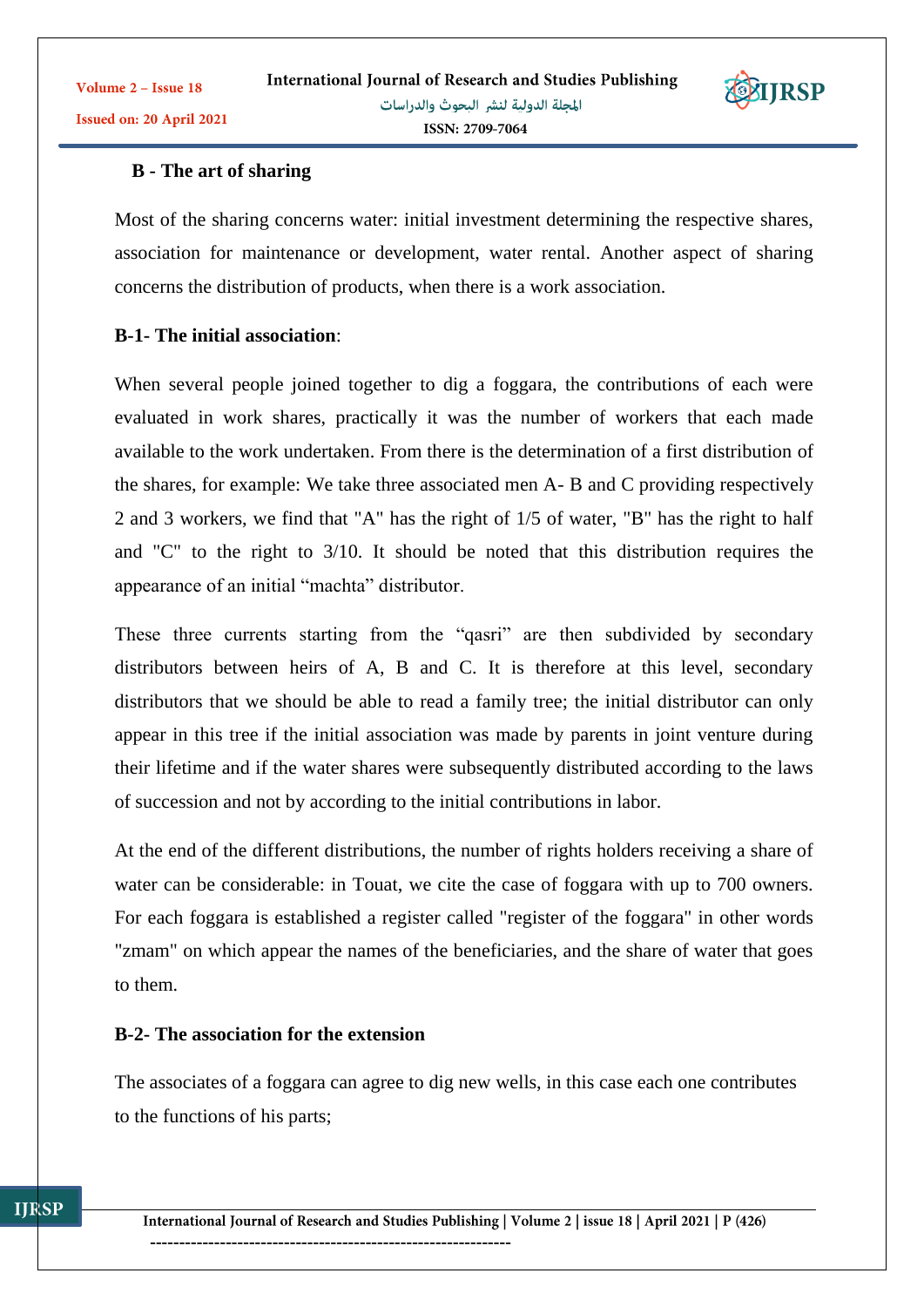

This process has the advantage of not introducing any new owner. But it is difficult to practice: the extreme ramification of the foggara requiring the agreement of a large number of people, an agreement which can be difficult.

Otherwise, it may happen that a person proposes to dig new wells and he will become a partner and will have a 50% share of the surplus water brought to the foggara as a result of this work. This part of the foggara which brings additional water to the Touat is called "Ker Ayn".

Likewise, when it comes to cleaning the pipes, the partners can do it themselves, which requires an agreement on their part, and costs (in terms of work or salary). You can also call on a contractor who will take care of all the operations, but in the end, he will become the owner of a part of the water in the foggara, equivalent to 50% of the increase in flow caused by his works.

### **C-Breakdown of products and sharecropping contracts**

This distribution only concerns the type of work association joining an owner and a sharecropper called "Khammas". The name suggests a distribution of 1/5 for the benefit of the sharecropper. In fact, contracts are various types, ranging from 1/3 to 1/7 or more. The most frequent is that a different percentage is established according to the nature of the products: for example, in Ghomara, we find 1/7 for dates and 1/5 for cereals.

It should be noted that the introduction of tomato cultivation in Touat from 1971, and the importance taken by this cultivation in extension and in value, created a certain disturbance in sharecropping contracts. This new crop absorbs more water, requires more work and brings in money. So, it is marketed compulsorily through a state agency, which caused the sharing problem that it has become more acute.

**V** - The socio-political conditions of Touat

The analysis of the socio-political conditions of the Touat society make it appear to us as a stratified society, and as an anarchic society. The seeming contradictory of the two terms was lifted following remarks by researchers like Leach<sup>21</sup>and Gellner.<sup>22</sup>

1

<sup>&</sup>lt;sup>21</sup>- Leach.E: Political Systems of Hightland Burma. London, Bell & Sons 1954.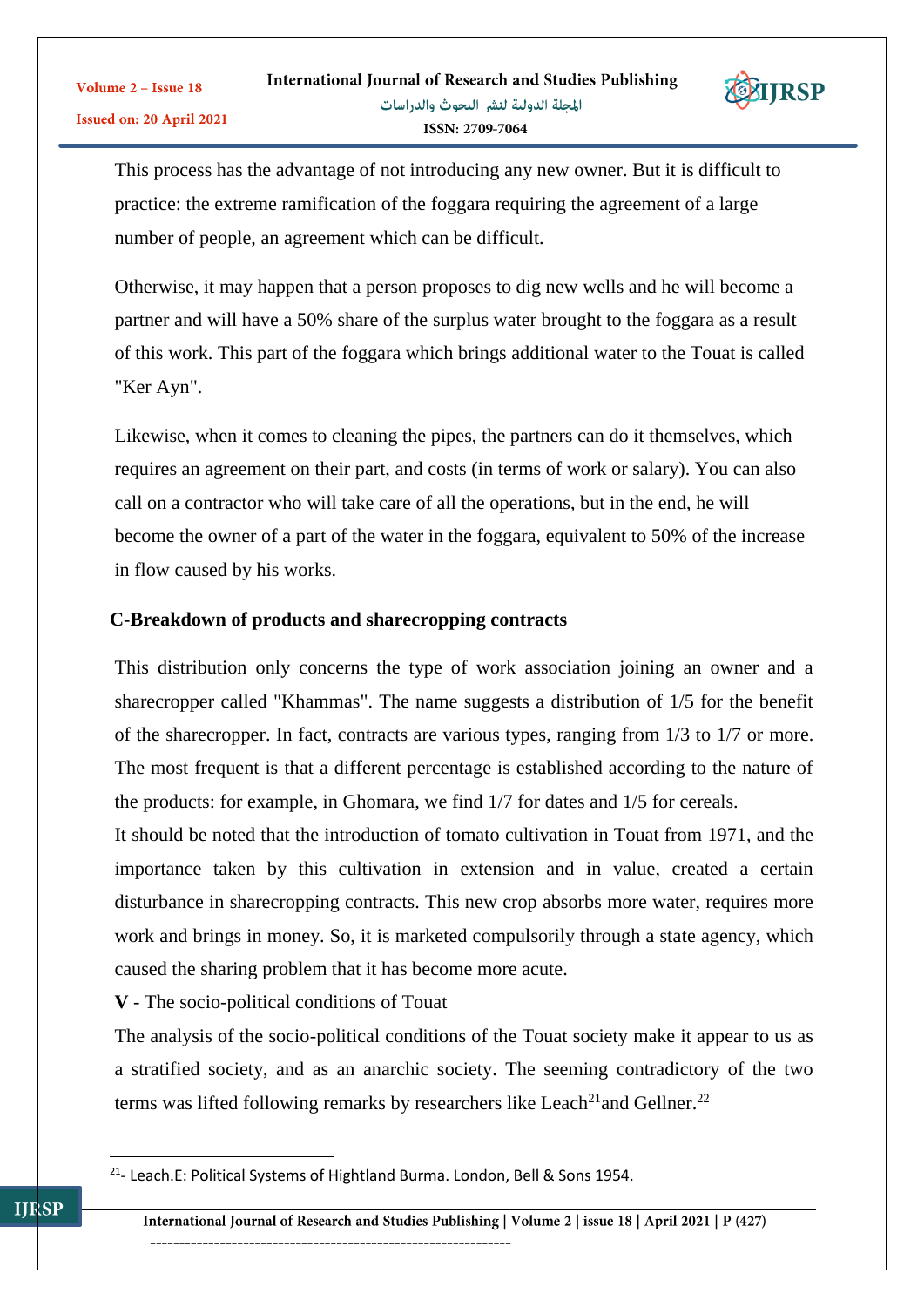

Volume 2 - Issue 18

Issued on: 20 April 2021

Le Touat did not set up a hydraulic company, but resorted to slavery.

He did not know of casts based on professional qualifications<sup>23</sup>. It is however founded on a hierarchy, under a double aspect: hierarchy of races (of whites and blacks), hierarchy of values: the blacks having base occupations, like agriculture and working the land, while the whites have noble occupations, such as commerce, war, piety.

It is therefore fundamentally on the criteria of race that the hierarchy of Touat society is based, supplemented by those of free status and holiness. They are therefore hierarchies of value, before being able, for this reason, the distinguished categories have often in the past been considered as castes.

These different social categories are as follows:

a- The chorfa: they are the descendants of the prophet and his family. They generally represent people from elsewhere to settle in Touat, on the basis of a religious celebrity reinforced by this noble ascendant. This group is made up of 2,651 people (between men and women), they represent 15% of the population of Touat and they own about 15% of important goods such as water and palm trees in the region.

b- The merabtine: are also people of religion, qualified by themselves or by their ancestors for their holiness, but without ancestry to the prophet.<sup>24</sup> They are Arabs and Zenetes, grouping together about 2148 people (between men and women),

they represent 12% of the population located in Touat. They owned a rate of 12% of goods (water and palm trees).

We note that, the chorfa and the merabtine are inviolable in their persons and their goods, keep away from alliance groups: for this reason, they are qualified for mediation between the belligerent parties. However, history shows many deviations from these principles: looted shorfa, or warring merabtine.

 $\overline{a}$ 

<sup>&</sup>lt;sup>22</sup>- Gellner. E: Saint of Atlas. London, Weidenfel and Nicolson, 1969.

<sup>&</sup>lt;sup>23</sup>- Barth.F: Political Leadership among Swat Pathans, London, The Athlone press, 1959.

<sup>&</sup>lt;sup>24</sup> - C- Trumelet: The saints of Islam - hagiological legends and Algerian beliefs, paris 1881, p109-110.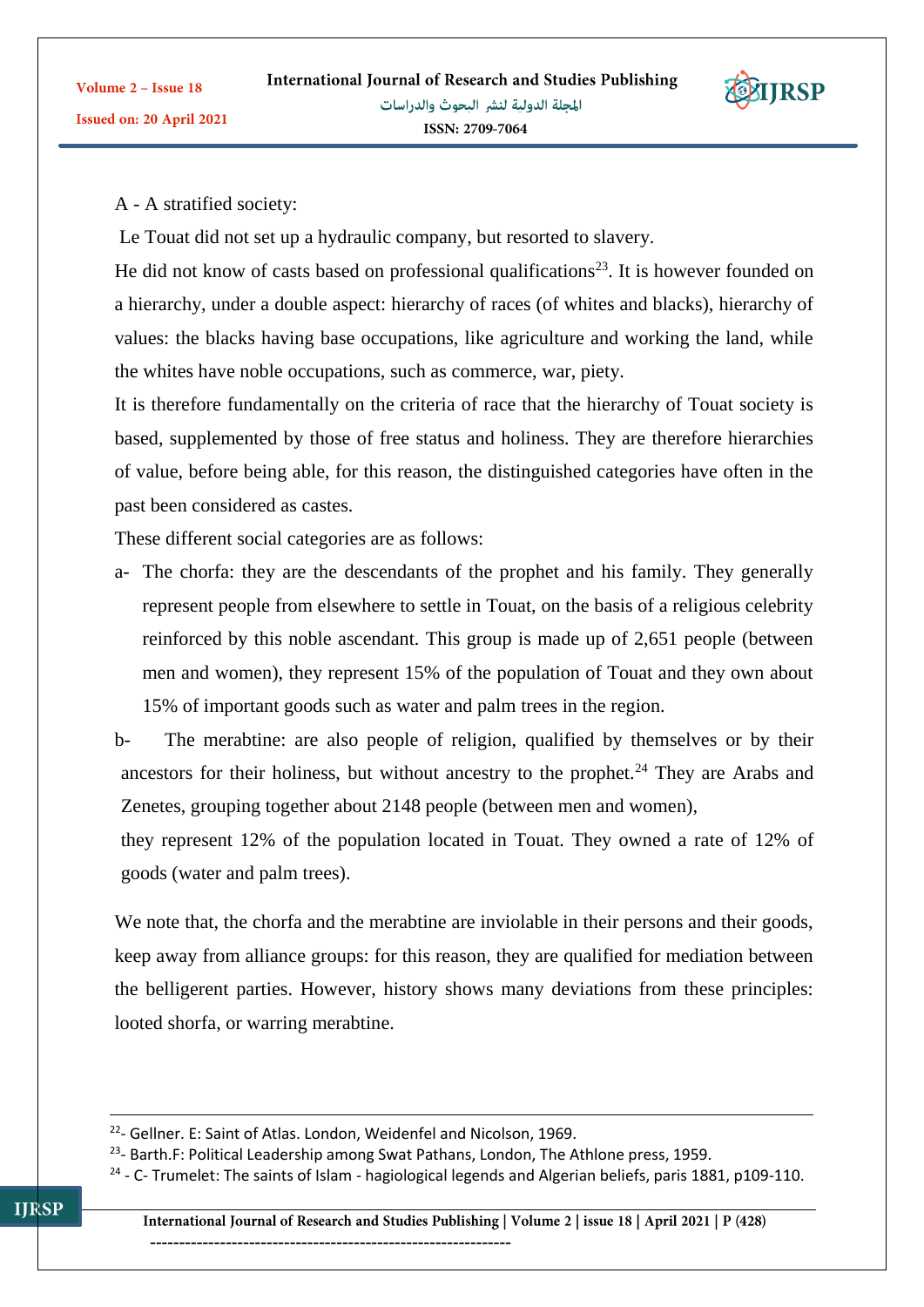

- c- Commoners: include white people who do not fit into the previous categories<sup>25</sup>. They are divided into two races (Arabs and Zenetes). According to research, this group often bore arms and traded and may have contributed to agricultural work, as it provided the basis for the taxation of shorfa and merabtine being generally exempted by the Sultan. They represent 27% of the Touat population. We note that this group did not own any property in the Touat. It should be noted that there was a minority group nicknamed "el Mouhadjéria", descendants of Islamized Jews, grouping together approximately 4,608 people (between men and women), representing 5% of the population of Touat, their contribution to this region was considered as 27% of the goods (water, palm trees, dates) in the Oasis of Touat.
- d- The harratines: They are black descendants of slaves, who have the status of free men, but second class, given their racial affiliation and their ancestry of slavery. They represent about 37% of the Oasis population, they have had a considerable contribution in this region consisting of 37% of the goods relating to the Oasis (water, palm tree, dates).

e- The slaves: these are all blacks brought from Sudan by caravans. The Touat was, until 1900, when it was abolished, an important center and a stage in the slave trade. They played an important role in the field of agriculture in the Oases. Its grouping in Touat reached a number of 1611 people (between men and women). They represent 9% of the Touati population, they owned only 9% of the property located in the Oasis of Touat.

B- An anarchic society:

Volume 2 - Issue 18

In the typology of companies with or without a State, the Touat occupies an intermediate position. Since the Marinid period, the Touat has been considered an annex of the Tafilalt. From 1526, we have a chronology of these caïds sent on mission, or permanent delegates from Tafilalt or central Morocco.

The periods of independence (1552-1584 and 1795-1891) are in reality periods of internal autonomy, where the sultans do not renounce their sovereignty over the region,

1

<sup>&</sup>lt;sup>25</sup>- Martin, AGP: The Saharan Oases (Gourara, Touat, Tidikelt); Algerian printing; Algiers 1908, p 218.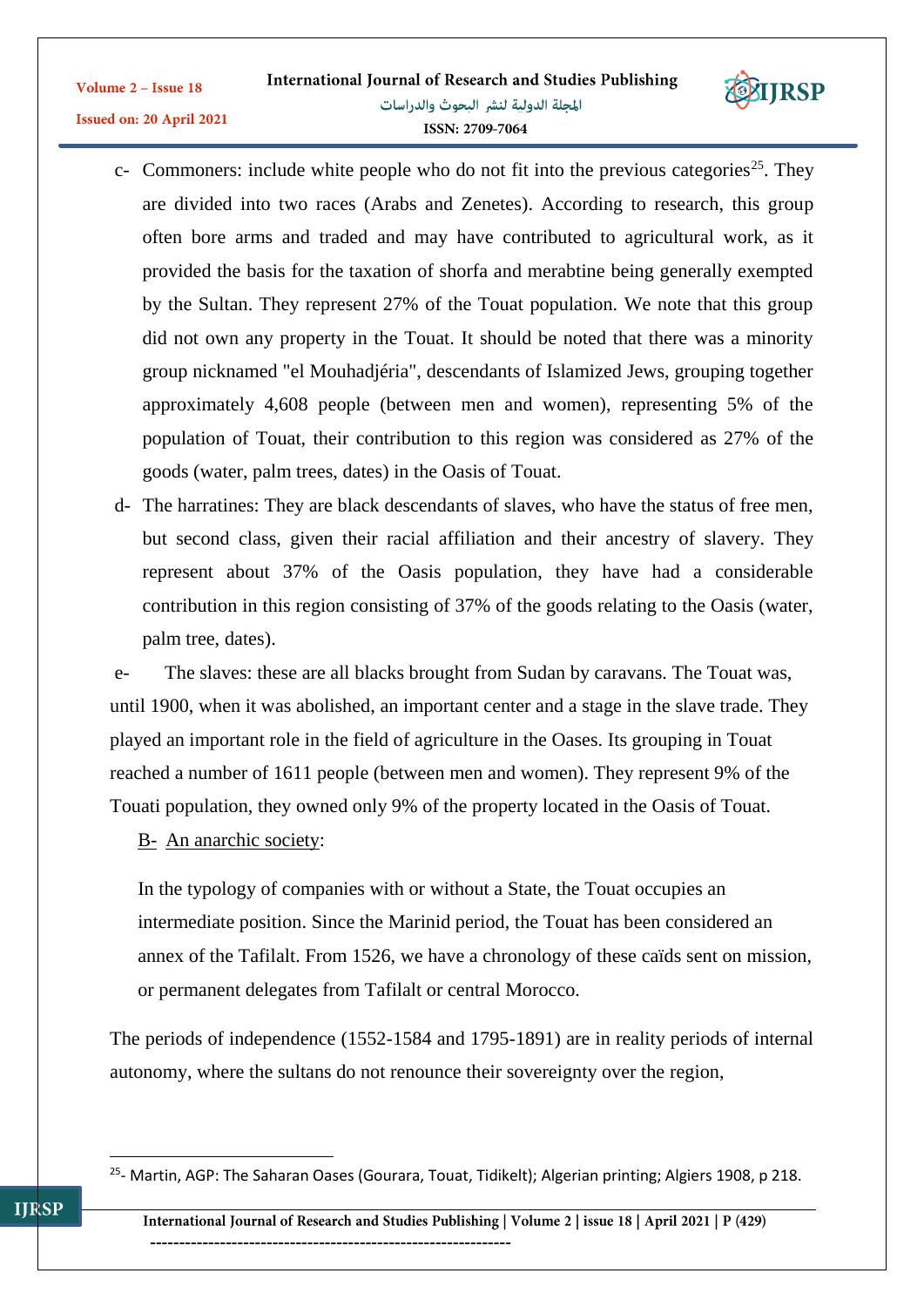

But only to send governors there and to collect the tax, by impossibility or because they are considered too minimal.

In reality, this central power did not really govern the region. Even in periods when a permanent representative was on site, his mission was reduced to preventing serious disorders and especially to collecting annually the taxes owed to the sovereign: the tithe of harvests in kind (achoura), and the tax on water (Zakat ) in lieu of statutory tax.

For the rest, the region was left to itself. Thus, this policy left the field open to internal confrontations, so that this society can be considered as an anarchic society. The internal history of the Touat, as it can be followed fromXVI th century at the beginning of the XX The century is an uninterrupted series of rivalries and conflicts between the various local groups.

These conflicts occur in principle only between commoners, the chorfa and the merabtine being continually called upon to establish their mediation, put an end to the conflicts and have the raided property returned.

The social stratification that we have seen did not correspond to a feudal hierarchy of power. The different groups were dispersed, nor was there any internal solidarity within these groups, nor any hierarchical dependence between them.

The zaouïa of the shorfa constituted as many poles of attraction in competition, appear as forms of personal power; under the aegis of the most influential sheriff or Mrabet at the local group level. The other villages are represented by their "djamaa" or their local assembly.

# **Conclusion**

At the end of this study, the impression which prevails is that the society of Touat, founded on several centuries on a particular type of economy, the agriculture of the foggaras, does not manage to develop in a coherent way. As an economic region, Touat has remained dependent on trade relations as the supply and exchange of products.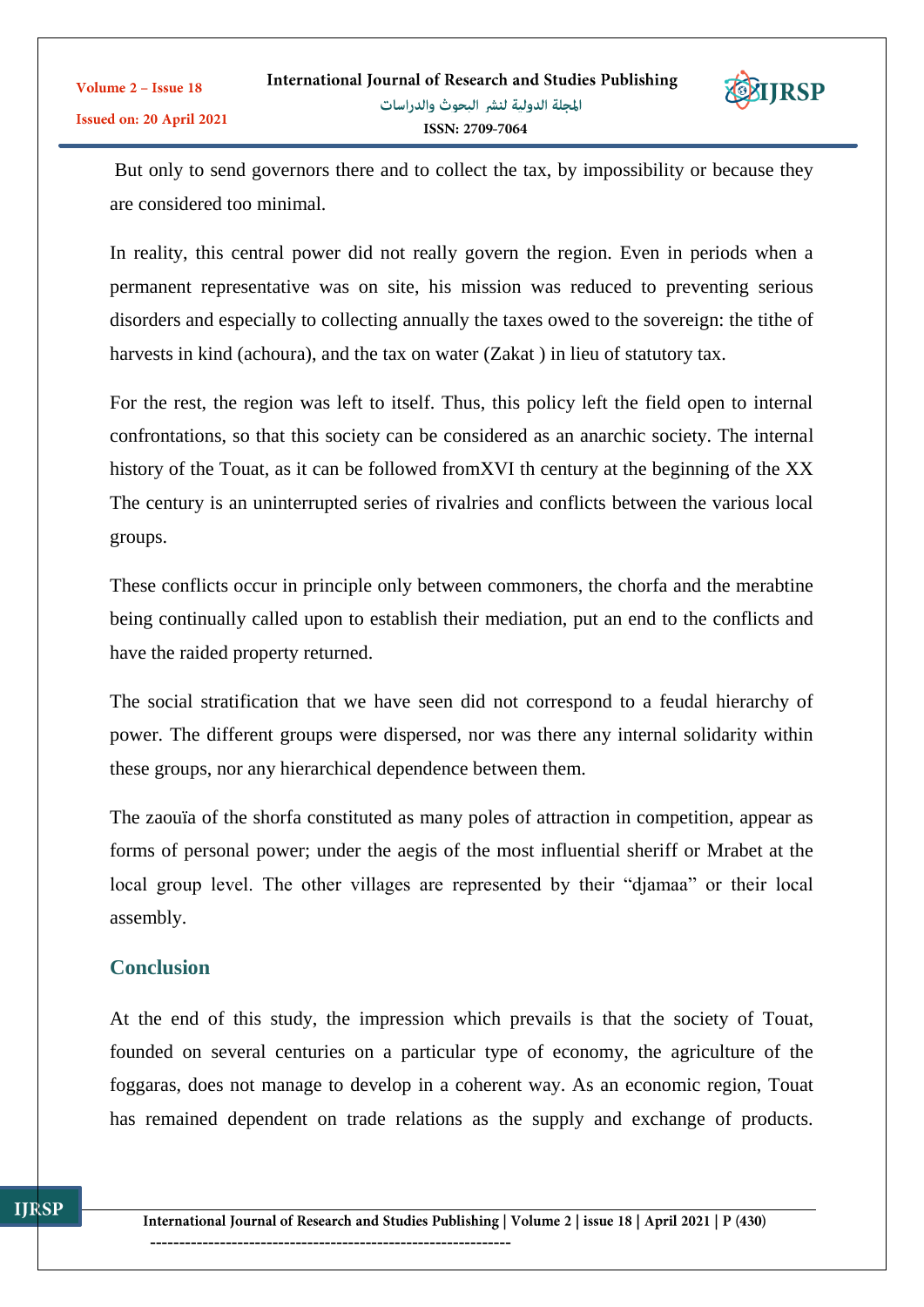

Moreover, its geographical location in relations between the Maghreb and Sudan did not prevent it from being closed to this current of trade.

However, these great trade routes were under the dependence and control of independent nomadic tribes. If the political logic of a society in foggara leads to a state organization, that of a tribal society maintains it in a segmentary organization of predatory expansion, opposing by definition any crystallization of power, while maintaining sufficient cohesion to unite in the activity of predation.

The fundamental contradiction of Touat's society would ultimately lie in the gap between its economic regime, oriented towards the birth of a modern pole, and its political regime maintained at an anarchic stage. It would be a contradiction between the internal factors and the external factors of its development.

# **Bibliographical references:**

- 1- Al-Khawarizmi: Mafatih al Ulum, Ed. Cairo
- 2- Benbrahim.M: The Kattaras of Tafilet: past, present and future, international frontinussymposium, Luxembourg, October 2003.
- 3- Barth.F: Political Leadership among Swat pathans, London, the Athlon press 1959.
- 4- Battesti.V: The conception of the work and appreciation of the landscape in the Saharan Oasis, conference at the natural museum of natural history, on 11/16/1966.
- 5- Bellal SA, Hadeid M: Access to underground water and transformation of the Oasis space: the case of Adrar, cahier géographie du Québec 60 (169) 2016.
- 6- Bisson.J: The decline or new Algerian foggaras, in baland, Ed. Hidden waters, geographic studies on underground drainage galleries, 1992.
- 7- Bisson.J: The Sahara: Myths and realities of a coveted desert, Paris, Harmattan 2003.
- 8- Charoy.J, Torrent .H: Origin, water management, assessment of aquifers in Oases, Revue options Méditerranéennes, ciheam, series A, n ° 11 1990.
- 9- Cristini.A and S. L Anglais: The Qanat, an ancestral collection device, 2004.
- 10- Durand.D, F. Coques: The arid domain, in Encyclopedia Universalis, France 1997.
- 11- El Faiz.M: The contribution of Arab mechanics to the evolution of medieval hydraulics, Revue La houle blanche, n ° 45, 2002.